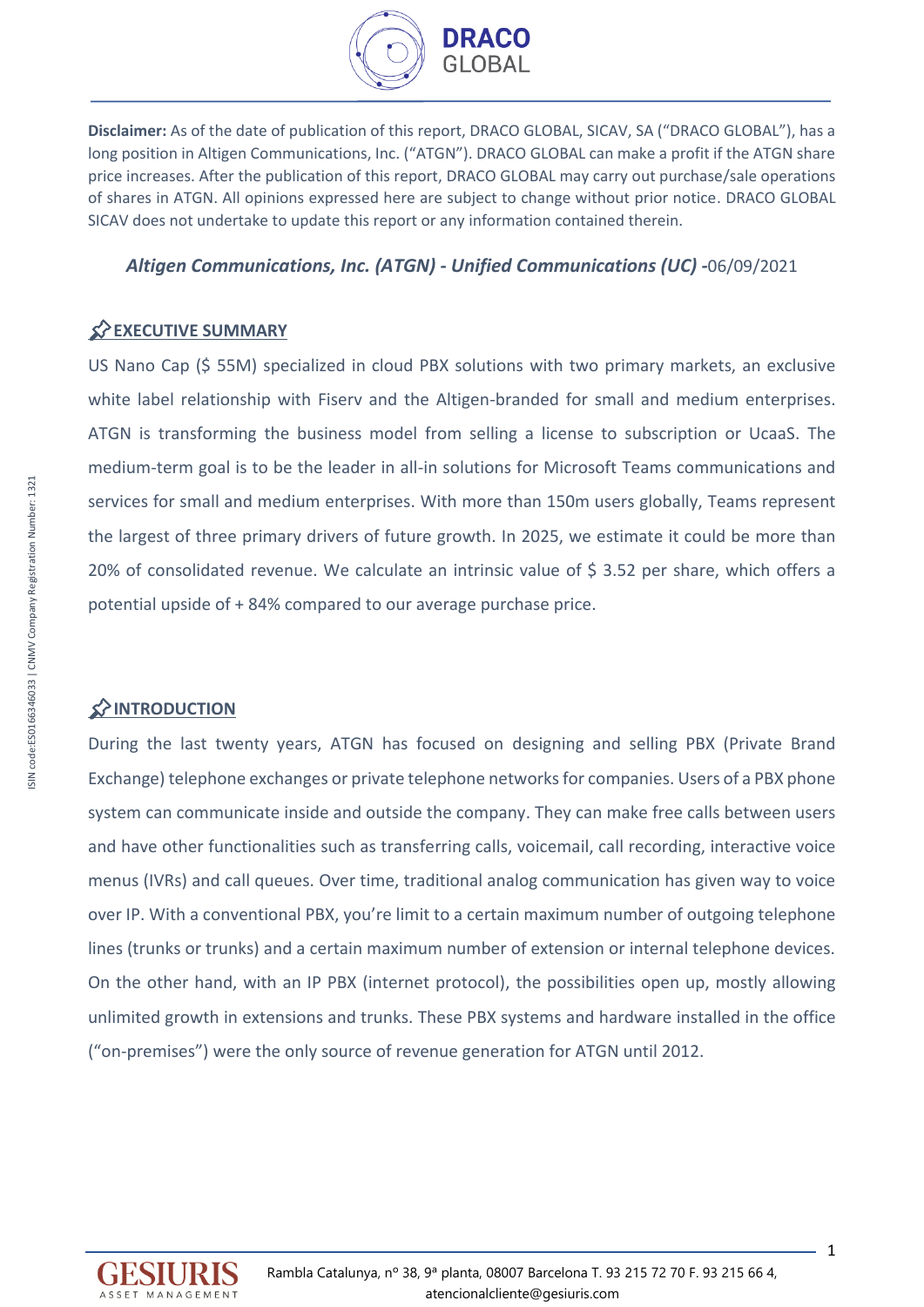



# The "Old" Altigen Revenue Model

- One-time, On Premises Sales
- All Software PBX at the Core, but
- Hardware Revenue > 90%
- **No Recurring Revenue**
- **Phone Service Not Included**

*Figure 1: Altigen Communications legacy business model - ATGN investor presentation*

In 2012, ATGN's management, with Jeremiah Fleming at the helm, made the right decision to transform its business model from the sale of hardware to the cloud (UcaaS).

|       | <b>Fiscal Year Ended September 30,</b> |        |         |  |  |  |  |  |  |
|-------|----------------------------------------|--------|---------|--|--|--|--|--|--|
|       | 2016                                   | 2015   | 2014(1) |  |  |  |  |  |  |
|       | 67%                                    | $50\%$ | 43%     |  |  |  |  |  |  |
|       | 21%                                    | 28%    | 23%     |  |  |  |  |  |  |
|       | 12%                                    | 22%    | 34%     |  |  |  |  |  |  |
| Total | 100%                                   | $00\%$ | $00\%$  |  |  |  |  |  |  |
|       |                                        |        |         |  |  |  |  |  |  |

(1) Prior year percentages have been revised to reflect the addition of hosted and service support streams.

*Table 1: Historical Sales Segmentation by Divisions - Altigen Communications Annual Report.*

As we can see in table 1, in 2014, the cloud business already accounted for an essential part of sales. Since then, it has only grown, reaching more than 70% today.

# **BUSINESS MODEL.**

Today its business model is based on a new cloud solution called MaxCS Cloud PBX and stopped manufacturing its old PBX terminals. But what are the advantages of a cloud-hosted PBX solution?

- **Cost savings**: It does not require a significant initial investment (CAPEX). The maintenance costs are much lower as it does not require maintenance personnel.
- Much better in a homeworking environment post-COVID-19.
- Ease and scalability in its use.

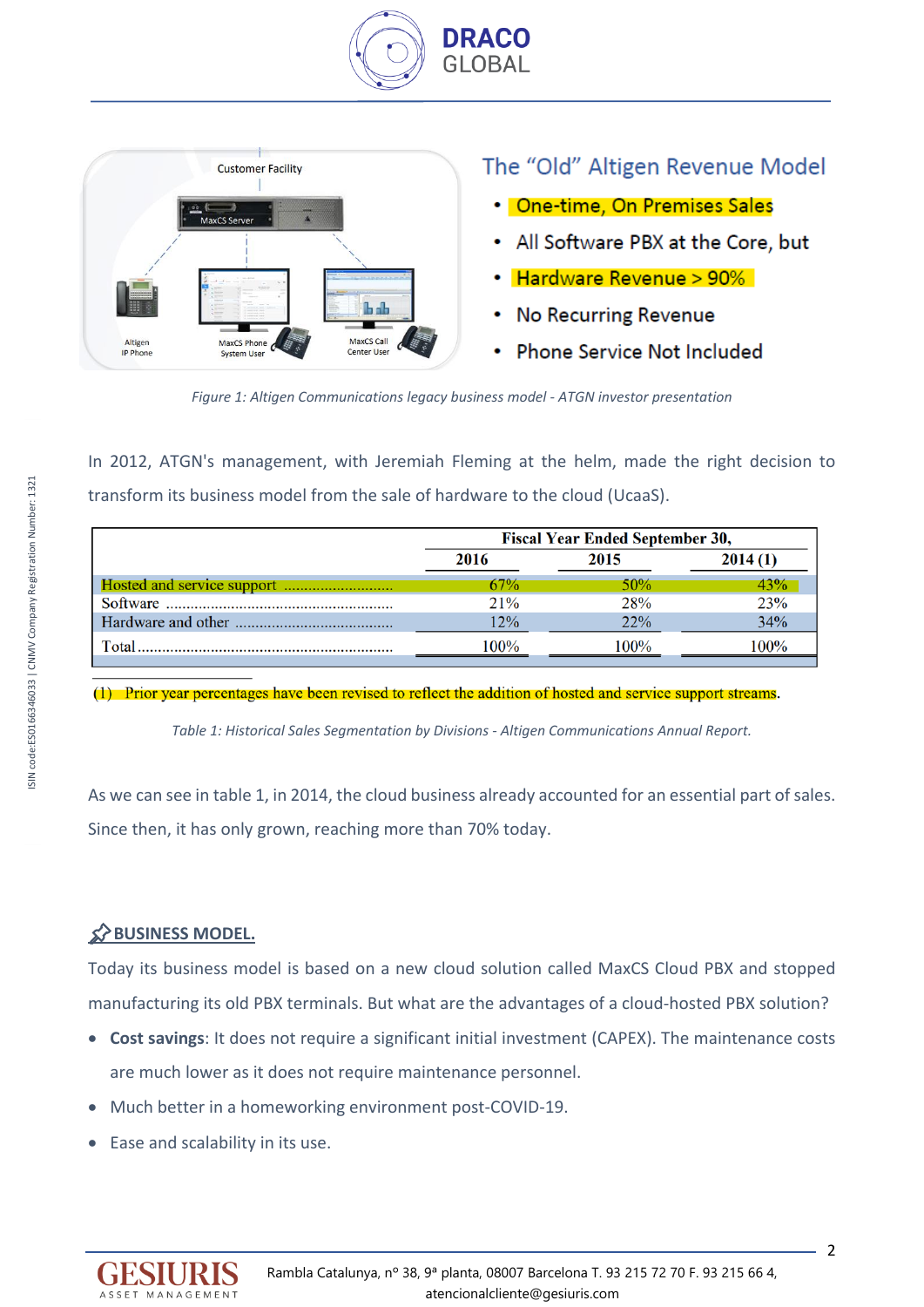



*Figure 2: Hosted PBX - Altigen Communications New Business Model- ATGN investor presentation*

## **COMPETITIVE ENVIRONMENT.**

The market for business communication solutions is rapidly evolving, highly competitive, and subject to rapid technological change. There are large companies such as Microsoft and Cisco Systems in internet protocol and medium-sized companies such as Avaya or Mitel Networks. As for competitors in the segment of PBX systems in the cloud and center services, we find 8x8, Ring Central, and Five 9. All these companies have more significant resources and allocate a greater investment in R&D than ATGN; therefore, someone You might think, Why are we interested in ATGN?



*Graph 3: Indirect competing companies of ATGN.*

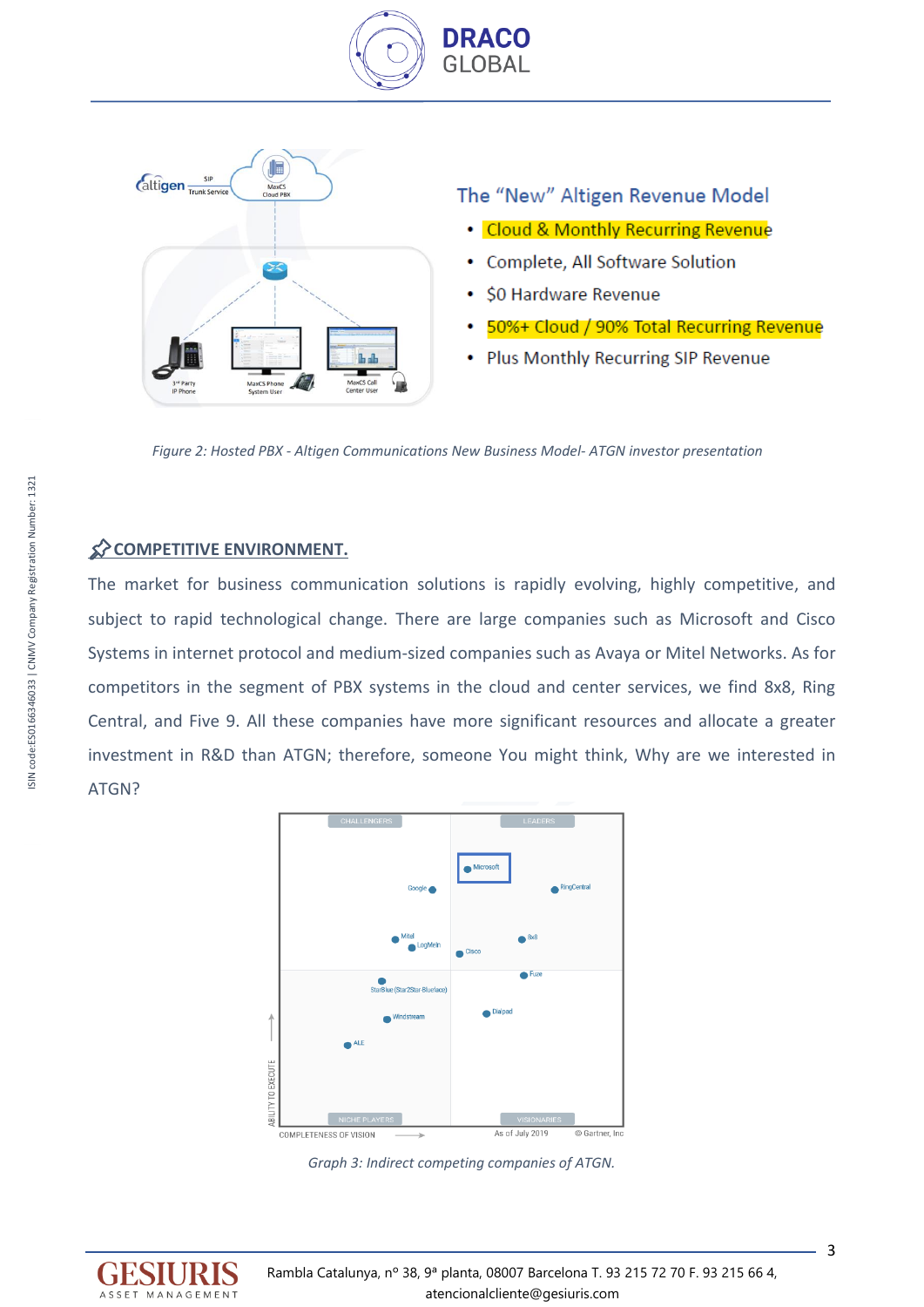

The opportunity for the future arises integration with Microsoft Teams and the agreement with Fiserv, which today represents 25% of sales. The exciting thing is that ATGN will be complementing MS Teams' offering with natively integrated apps, while others do not have this level of integration. ATGN uses Microsoft's technology platform, and the rest have their technology and software. The potential risk would be that Microsoft deciding to develop its own products that would compete with ATGN.

## **NASDAQ UPLISTING**

They hope to begin the administrative process to go public on the Nasdaq sometime this year. It will attract the eyes of the US hedge fund managers. Therefore, there is a high probability that some investment analysis will initiate coverage. Management considers that a change of auditor is not necessary at the moment. However, it is an option to believe in the medium term. ATGN is analyzing all the documentation to be submitted according to the Sarbanes-Oxley Act, created in the US to protect small investors. We think it will be more of a 2H22 event. In terms of requirements, ATGN needs a stock price higher than \$4 per share.

### **LAST QUARTERLY RESULTS (2Q21).**

The 2Q21 results were affected by the COVID-19 pandemic and the expected decline in the licensing segment, but in no case are they an indication of the future trend. Many small companies have had problems overcoming the economic slowdown of 2Q20, and some have had to close their activity. As a consequence, the cloud segment grew only + 1% year-on-year.

In terms of costs, the gross margin was below 73% due to higher depreciation costs due to software capitalization and a less favorable product mix. Also, the recent acquisition of Blue Panda and other personnel and structure costs contributed to this increase. All in all, the GAAP net profit was negative by - \$ 336.000. However, it would have to adjust for a non-recurring cost of \$ 313.000 relative to the cost of settling the litigation with CTI.

ISIN code:ES0166346033 | CNMV Company Registration Number: 1321

SIN code:ES0166346033 | CNMV Company Registration Number: 1321

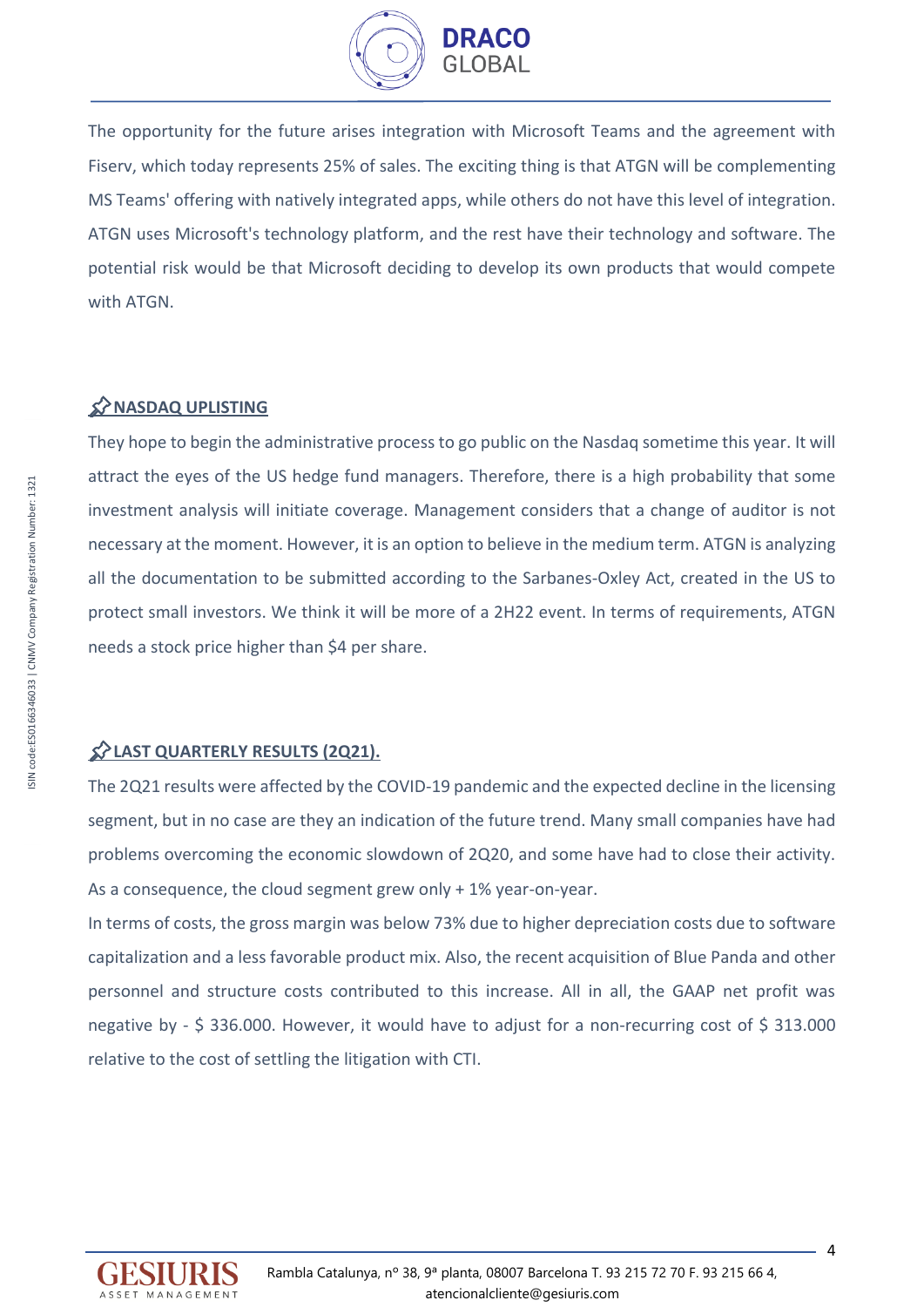

## **BUSINESS SEGMENTS:**

- **1. SMB Business:** MaxCS IP PBX software for small and medium businesses with between 10 and 100 employees. These are existing customers or new customers who want to migrate from "onpremises" to the cloud, usually through resellers. This segment represents 90% -95% of the cloud division's sales (\$ 7.65m as of 2020). It operates through contracts with an average duration of twelve months. There are three sales channels where ATS and Fiserv have their software and, therefore, ATGN does not bear hosting costs resulting in a 100% gross margin.
	- 1.1. **Altigen Cloud**: Grow via new customers and convert existing customers "on-premises" to the cloud.
	- 1.2. **Affiliated Technology Solutions (ATS) Cloud**: Offers ATGN solutions to a group of 3,000 residential service companies that make up a network worth 18M EUR.
	- 1.3. **Fiserv**: Offers your solution to a network of more than 13,500 community banks and credit unions. It is an important future growth opportunity, thanks to Fiserv's size and financial sector penetration. As of 2020, Fiserv represents 25% of ATGN's sales, although, in the future, it will decline as the business with Microsoft Teams begins to grow. Last August, ATGN and Fiserv agreed to renew their collaboration contract for five more years, providing excellent visibility to this business. ATGN has also added new solutions in this agreement, with biometric and voice security applications.



*Graph 4: Softwares MaxCS IP PBX for SMB (Small and medium companies).*

2. **MSE or "Midsize enterprises":** Solutions implemented on the Microsoft UC (unified communications) technology platform. Its goal is to be the leader in ALL-IN solutions for Microsoft Teams communications and services. The current solution for Teams includes voice over internet protocol (SIP Trunks), call management (call reporting), and call recording (call recording). ATGN is incorporating new solutions such as the Core Interact management platform (Acquisition of Blue Panda). Once the Teams APIs are available, it will also offer contact center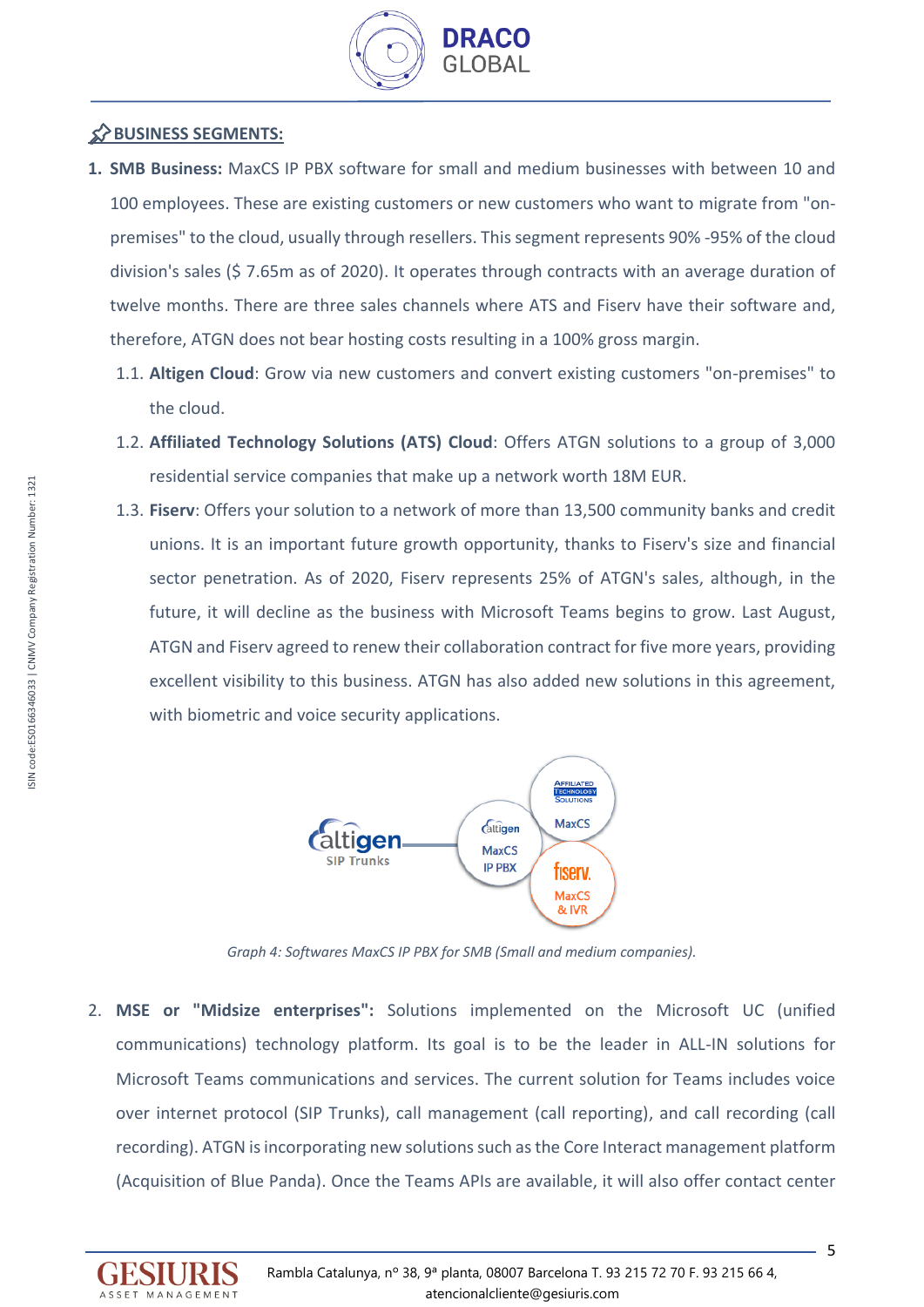

services thanks to Front Stage. All these new applications should already be operational before the last quarter of the year (3Q21). It will be then during 2022 when the business around the Teams platform begins to grow.

Complementing Microsoft's partner network, ATGN also offers its UC (UcaaS) solutions to large customers with an employee range of 500-5,000.

# **VALUATION:**

We enter the critical part of this report since it is necessary to quantify the opportunity that the agreement with Microsoft Teams represents to assess this company. *Our estimate is INTERNAL from DRACO GLOBAL and probably the only one on the market today*.

- 1. **SMB**: We estimate that the cloud division (cloud services) will represent about \$8.8M by 2021e (3Q21), assuming a sales growth of + 15% during 2021 and decreasing to 10% in 2023. Fiserv's contribution to the total will continue growing and likely to reach 30% by 2025 (Ex Teams).
- 2. **Opportunity with Microsoft Teams**: To quantify the Team's business opportunity, we must calculate its TAM or potential market. Let's go with the calculation of the TAM:
	- 2.1. **160M** Number of Team users globally. We estimate that they will grow at + 10% per year.
	- 2.2. **600,000** Number of companies that use Team globally.
	- 2.3. **60%**  Percentage of companies located in the US.
	- 2.4. **10%**  Number of companies that require an integrated Teams phone system today. It expects to grow by + 20% over the next three years.
	- 2.5. **242**  Average number of Team users per company or customer.
	- 2.6. **1800**  Number of clients (companies) needed to capture 5% of market share.

Once we know the number of potential customers, if we multiply by the average ASP or the average sale price (\$ 945 / month), we can estimate future sales.

| <b>ATGN Teams Solution</b> | Average Revenue per Teams Phone System Customer |
|----------------------------|-------------------------------------------------|
| Direct Routing             | \$800                                           |
| CoreInteract               | \$900                                           |
| FrontStage Contact Center  | \$1,500                                         |

*Table 2: Average ASPs or average sales prices by type of services offered by ATGN in UC Teams.*

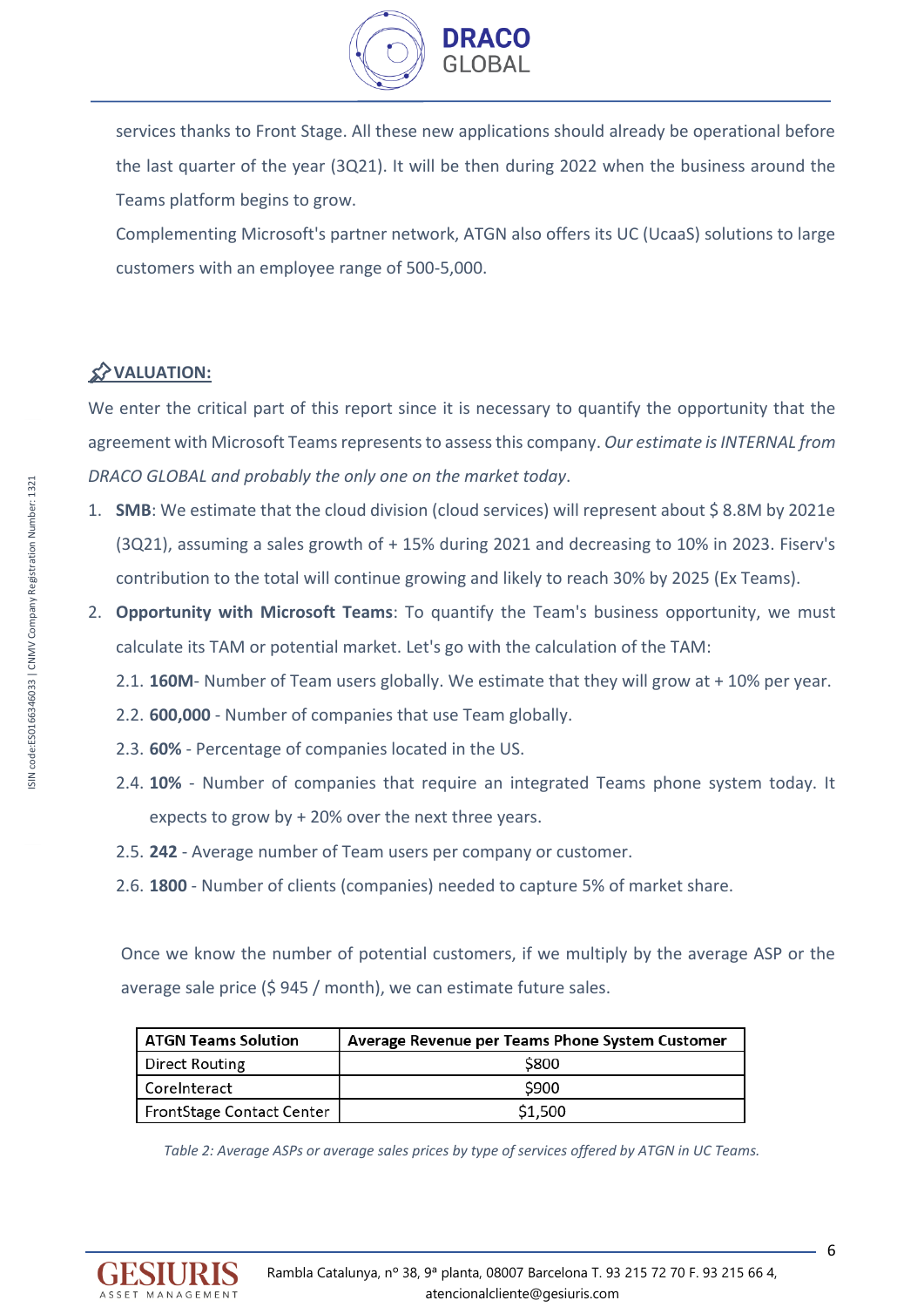

## **AP Microsoft Teams revenue estimate.**

Here's our revenue estimate for the Teams segment over the next five years (method 1).

| <b>Segment data</b>                        | $Sep-20$<br>2020 | $Sep-21$<br>2021E | $Sep-22$<br>2022E | $Sep-22$<br>2022E | $Sep-23$<br>2023E | $Sep-24$<br>2024E | <b>CAGR</b><br>20-2024E |
|--------------------------------------------|------------------|-------------------|-------------------|-------------------|-------------------|-------------------|-------------------------|
| <b>Revenue by geography</b>                |                  |                   |                   |                   |                   |                   |                         |
| <b>Teams business</b>                      |                  |                   |                   |                   |                   |                   |                         |
| <i><b>Worldwide Teams users</b></i>        |                  | 145.00            | 160               | 175               | 193               | 212               | 10.00%                  |
| YoY arowth                                 |                  |                   | 10,00%            | 10,00%            | 10.00%            | 10,00%            |                         |
| Worldwide Total companies using Teams      |                  | 0.60              | 0.60              | 0,60              | 0.60              | 0.60              |                         |
| USA Teams phone systems users              |                  | 87,00             | 95.70             | 105.27            | 115,80            | 127,38            |                         |
| <b>USA Teams customers</b>                 |                  | 0.36              | 0.36              | 0.36              | 0.36              | 0.36              |                         |
| USA Teams phone systems customers          |                  | 0.036             | 0.036             | 0.054             | 0.072             | 0.090             |                         |
| N° of customers for ATGN to reach 5% ma    |                  | 1.798             | 1.798             | 2.696             | 3.595             | 4.494             |                         |
| Total avg. revenue per Teams customer      |                  | 900,00            | 945,00            | 992.25            | 1.041.86          | 1.093.96          |                         |
|                                            |                  |                   | 5.00%             | 5.00%             | 5.00%             | 5.00%             |                         |
| <b>Estimate Teams phone system revenue</b> |                  | 0.50              | 1,62              | 1,70              | 2,68              | 3,75              | 65,44%                  |
| <b>YoY</b> arowth                          |                  | ۰                 | 223.55%           | 5.00%             | 57.50%            | 40.00%            |                         |

*Table 3: Estimated Microsoft Teams opportunity for the next five years.*

*\*The timming of future Teams revenue is incertain so this estimate could change in the next following quarters.*

Once we have our estimate from Teams, we can add the rest of the business to calculate the total revenue number.

| <b>Segment data</b>                        | <b>Sep-18</b><br>2018 | $Sep-19$<br>2019 | $Sep-20$<br>2020 | <b>Sep-21</b><br>2021E | $Sep-22$<br>2022E | <b>Sep-22</b><br>2022E | $Sep-23$<br>2023E | $Sep-24$<br>2024E | <b>CAGR</b><br>20-2024E |
|--------------------------------------------|-----------------------|------------------|------------------|------------------------|-------------------|------------------------|-------------------|-------------------|-------------------------|
| Revenue by geography                       |                       |                  |                  |                        |                   |                        |                   |                   |                         |
| Total revenue                              | 10,63                 | 10,63            | 11,77            | 13,11                  | 15,12             | 16,09                  | 17,89             | 20,02             |                         |
| <b>YoY Growth</b>                          |                       | 6.30%            | 10,72%           | 11.35%                 | 15,33%            | 6.41%                  | 11,20%            | 11,93%            |                         |
| Cloud segment                              | 50,00%                | 58,00%           | 65,00%           | 70,95%                 | 76,48%            | 79,17%                 | 82.21%            | 84,81%            |                         |
| <b>Teams contribution</b>                  |                       |                  |                  | 0,00%                  | 0,00%             | 0,00%                  | 0,00%             | 0,00%             |                         |
| <b>Segment data</b>                        |                       |                  |                  |                        |                   |                        |                   |                   |                         |
| <b>Cloud services - MRR</b>                | 5.32                  | 6,17             | 7,65             | 8,80                   | 9,94              | 11,04                  | 12,03             | 13.23             | 14,68%                  |
| <b>YoY Growth</b>                          |                       | $-99.99%$        | 43.94%           | 15,00%                 | 13.00%            | 11.00%                 | 9,00%             | 10,00%            |                         |
| <b>Estimate Teams phone system revenue</b> |                       |                  |                  | 0,50                   | 1,62              | 1,70                   | 2,68              | 3,75              | 65,44%                  |
| YoY growth                                 |                       |                  |                  | ٠                      | 223.55%           | 5,00%                  | 57,50%            | 40,00%            |                         |
| Total Cloud service MRR method 1.          |                       |                  | 7,65             | 9,30                   | 11,56             | 12,74                  | 14,71             | 16,98             | 16,24%                  |
| YoY growth                                 |                       |                  |                  | 21,53%                 | 24,32%            | 10,16%                 | 15,47%            | 15,46%            |                         |
| Software assurance                         | 3,40                  | 2,87             | 2,71             | 2,57                   | 2,44              | 2,32                   | 2,21              | 2,10              | $-5,00%$                |
| <b>YoY Growth</b>                          |                       | $-99,93%$        | $-5.68%$         | $-5,00%$               | $-5,00%$          | $-5,00%$               | $-5,00%$          | $-5,00%$          |                         |
| Software license - ARR                     | 1,70                  | 1,17             | 0.82             | 0.62                   | 0,46              | 0.35                   | 0,26              | 0,20              | $-25,00%$               |
| <b>YoY Growth</b>                          |                       | $-99.99\%$       | $-51,56%$        | $-25,00%$              | $-25,00%$         | $-25.00%$              | $-25.00%$         | $-25,00%$         |                         |
| <b>Professional services</b>               | 0,21                  | 0,43             | 0,59             | 0,62                   | 0,65              | 0,68                   | 0,72              | 0,75              | 5,00%                   |
| <b>YoY Growth</b>                          |                       | $-100,00%$       | 176,81%          | 5,00%                  | 5,00%             | 5,00%                  | 5,00%             | 5,00%             |                         |

*Table 4: ATGN sales estimate for the next five years.*

The business of sale of licenses and maintenance (companies that have contracted licenses) will tend to zero due to ATGN migrating its customers from "on-premises" to the cloud or UcaaS. Profesional business is too small and volatile to estimate.

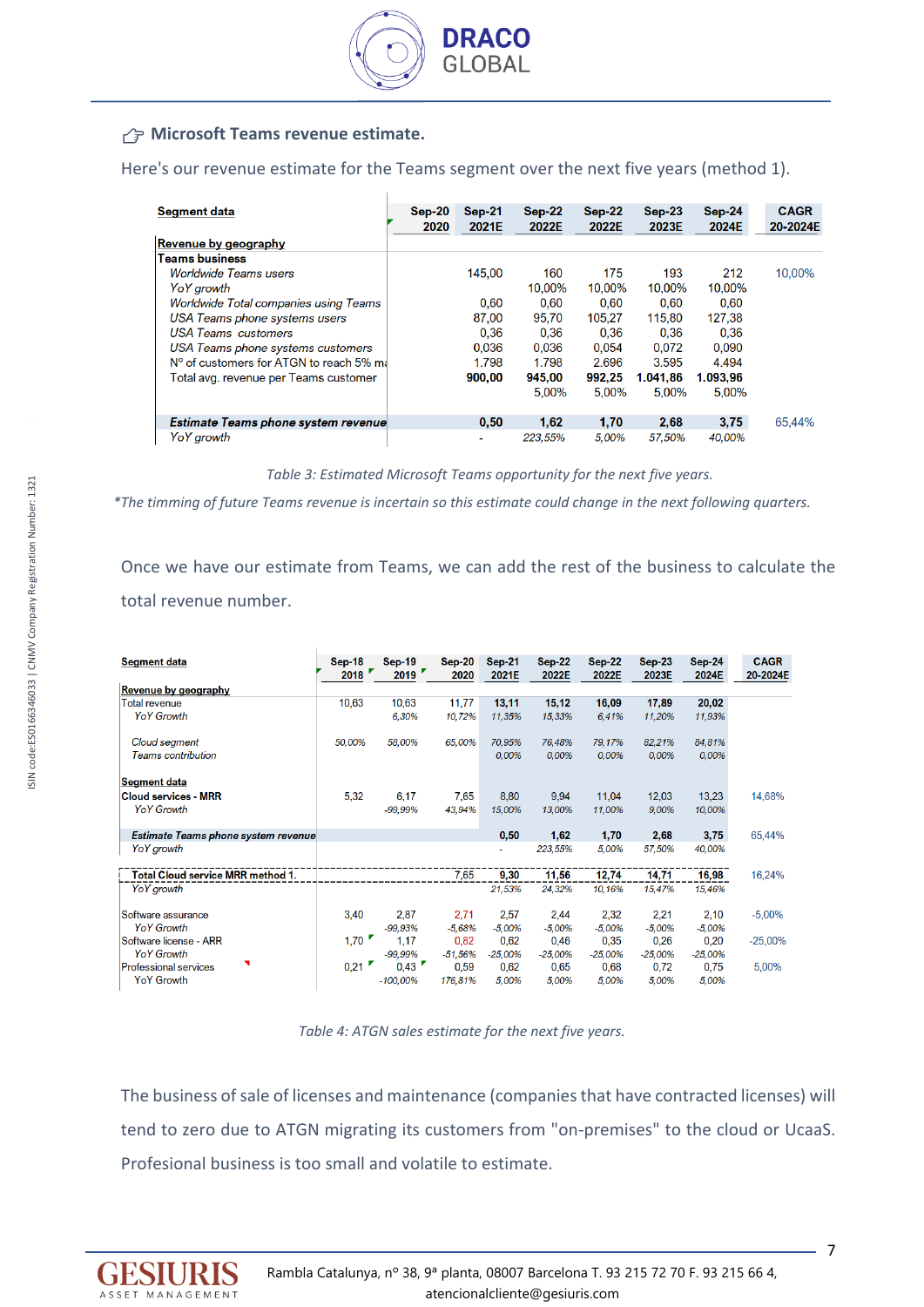

As you know, at DRACO GLOBAL we like to apply two different methods to estimate our turnover. As we know the number of yearly customers and users, the average ASPs, and the number of new quarterly Teams customers (30 in 2Q21), we can estimate the sales figure again for the next few years (method 2).

| <b>Segment data</b>                     | $Sep-18$<br>2018 | $Sep-19$<br>2019 | $Sep-20$<br>2020 | $Sep-21$<br>2021E | $Sep-22$<br>2022E | $Sep-22$<br>2022E | $Sep-23$<br>2023E | $Sep-24$<br>2024E | <b>CAGR</b><br>21-2024E |
|-----------------------------------------|------------------|------------------|------------------|-------------------|-------------------|-------------------|-------------------|-------------------|-------------------------|
| Revenue by geography                    |                  |                  |                  |                   |                   |                   |                   |                   |                         |
| <b>Segment data</b>                     |                  |                  |                  |                   |                   |                   |                   |                   |                         |
| N° of customers                         | 576              | 596              | 611              | 731               | 891               | 1.051             | 1.211             | 1.371             | 17,03%                  |
| Change in customers                     | 142              | 20               | 15               | 120               | 160               | 160               | 160               | 160               |                         |
| <b>YoY Growth</b>                       | 32.72%           | 3.47%            | 2.52%            | 5.00%             | 2.50%             | 2.50%             | 2.50%             | 2.50%             |                         |
| Avg. Revenue by customer                | 769,10           | 752.00           | 824,00           | 898               | 943               | 990               | 1.040             | 1.092             | 5.00%                   |
| <b>YoY Growth</b>                       |                  | $-2.22%$         | 9.57%            | 9.00%             | 5.00%             | 5.00%             | 5.00%             | 5.00%             |                         |
| Total Cloud revenue method 2            | 5.32             | 6.17             | 7.65             | 7.88              | 10,08             | 12,49             | 15.11             | 17.96             |                         |
| $\mathsf{N}^\mathsf{o}$ of subscribers. | 18.799           | 19.672           | 19.065           | 19.828            | 20.621            | 21.446            | 22.303            | 23.195            | 4.00%                   |
| <b>YoY Growth</b>                       | 35.95%           | 4.64%            | $-3.09%$         | 4.00%             | 4.00%             | 4.00%             | 4.00%             | 4.00%             |                         |
| Avg. Revenue by subscriber              | 20,92            | 22.26            | 26.41            | 29.05             | 31,96             | 35,15             | 38,67             | 42.53             | 10.00%                  |
| <b>YoY Growth</b>                       | 8.28%            | 6.41%            | 18.64%           | 10.00%            | 10.00%            | 10.00%            | 10.00%            | 10.00%            |                         |

*Table 5: Sales estimate of ATGN method 2.*

#### **GROSS MARGIN AND OPERATING MARGIN.**

Once we have estimated the sales figure, we have to calculate the business margins. We use a gross margin of 76% to 2021, although this should rise to 80% during the next few years. The main reason is that ATGN supports lower cloud hosting costs than its competition by using its partners' cloud. The improvement in the operating margin will come mainly from sales growth and a possible reduction in fixed costs and research and development. Specifically, we estimate that ATGN could reduce its fixed costs (SGA) by 1% per year over the next five years, from 34% sales in 2021 to 30% in 2024. In R&D, the reduction will be lower, and we estimate an annual drop of 25bps, going from 22.1% in 2021 to 21.6% in 2024. Regarding the tax rate, We estimate that ATGN will pay less tax over many years due to its accumulated losses that generate deferred tax assets. Currently, it has \$ 8m of deferred tax assets available on its balance sheet.

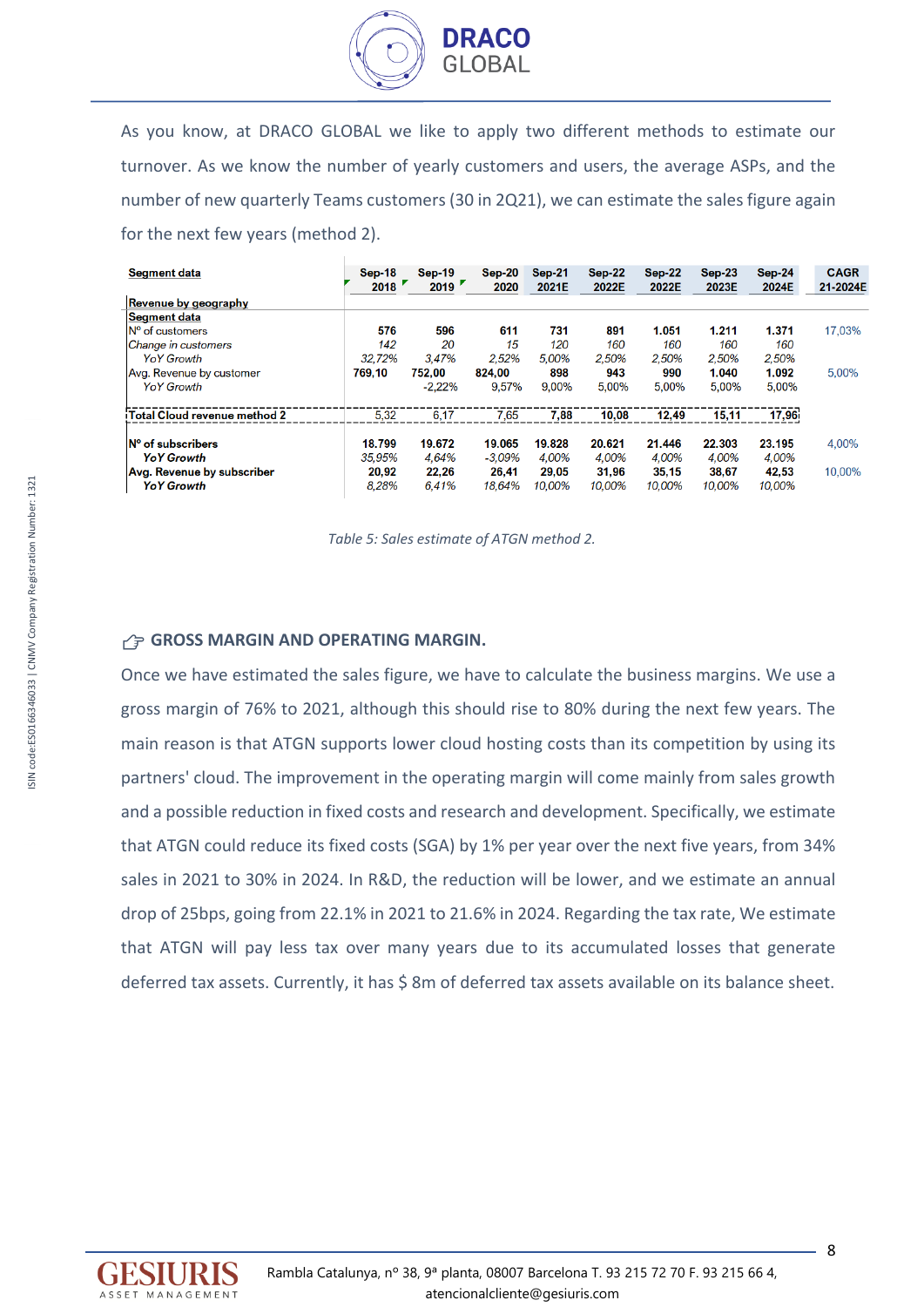

| <b>Annual Income Statement</b>      |          |              |         |         |          |              |                                  |          |              |          |                 |
|-------------------------------------|----------|--------------|---------|---------|----------|--------------|----------------------------------|----------|--------------|----------|-----------------|
|                                     |          |              |         |         |          |              | Fiscal Year Ending September 30, |          |              |          |                 |
|                                     | 2016     | 2017         | 2018    | 2019    | 2020     | 2021         | 2022                             | 2023     | 2024         | 2025     | <b>CAGR 5yr</b> |
| <b>Total Revenue</b>                | 8,4      | 8,4          | 10.0    | 10,6    | 11,8     | 13,1         | 15,1                             | 16,1     | 17,9         | 20,0     |                 |
| % Growth                            | (14,0%   | (0.5%)       | 19,2%   | 6.3%    | 10.7%    | 11.3%        | 15.3%                            | 6.4%     | 11,2%        | 11,9%    |                 |
| <b>Cost of Revenue</b>              | 1,5      | 1,3          | 1,6     | 2,0     | 2,7      | 3,1          | 3,5                              | 3,6      | 3,9          | 4,3      |                 |
| <b>Gross Profit</b>                 | 7,0      | 7.1          | 8,4     | 8.7     | 9.1      | 10,0         | 11,6                             | 12,5     | 14,0         | 15.7     |                 |
| % Margin                            | 82.8%    | 84.9%        | 83.6%   | 81.4%   | 77.0%    | 76.5%        | 77.0%                            | 77.5%    | 78.0%        | 78.5%    |                 |
| SG&A, Total                         | 4,3      | 3.8          | 3,8     | 3,9     | 4.1      | 4,5          | 5.0                              | 5,1      | 5,5          | 6.0      |                 |
| <b>R&amp;D Expenses</b>             | 2,9      | 2.8          | 2,8     | 2.6     | 2,6      | 2,9          | 3,3                              | 3,5      | 3.9          | 4,3      |                 |
| D & A, Total                        | 0.0      | 0.0          | 0.0     | 0.0     | 0.0      | 0.0          | 0.0                              | 0.0      | 0.0          | 0,0      |                 |
| <b>Other Operating Expenses</b>     | 0,0      | 0.0          | 0.0     | 0.0     | 0,0      | 0.0          | 0.0                              | 0.0      | 0.0          | 0.0      |                 |
| Operating Expenses adj.             | $\sim$   |              | ٠       |         | ÷        | $\mathbf{0}$ | $\mathbf{0}$                     | $\Omega$ | $\mathbf{0}$ | $\Omega$ |                 |
| <b>Operating Income (EBIT)</b>      | (0, 3)   | 0,5          | 1,8     | 2,2     | 2,3      | 2,67         | 3,34                             | 3,80     | 4,54         | 5,38     |                 |
| % Margin                            | (3.1%)   | 5.5%         | 17,5%   | 20.3%   | 19.7%    | 20,4%        | 22,1%                            | 23,6%    | 25,4%        | 26,9%    |                 |
| Net Interest (Expense)/Income       | (0,0)    | (0,0)        | (0,0)   | 0,0     | 0,0      | (0.04)       | (0,02)                           | (0,01)   | 0.00         | 0.00     |                 |
| Other, Net                          | 0.0      | 0.0          | 0.0     | 0.0     | 0.0      | 0.00         | 0.00                             | 0.00     | 0.00         | 0.00     |                 |
| <b>EBT Excl. Unusual Items</b>      | (0,3)    | 0,5          | 1,8     | 2,2     | 2,3      | 2,6          | 3,3                              | 3,8      | 4,5          | 5,4      |                 |
| Income Tax Expense                  | (0,0)    | 0.0          | (8,7)   | 0,3     | 0,6      | 0,3          | 0,4                              | 0,5      | 0.0          | 0.0      |                 |
| Earnings from Cont. Ops.            | (0,8)    | 0,4          | 9,8     | 1.9     | 1,4      | 2,4          | 3,0                              | 3,3      | 4,5          | 5,4      |                 |
| <b>Minority Interest</b>            | 0.0      | 0.0          | 0,0     | 0.0     | 0.0      | 0,0          | 0.0                              | 0.0      | 0.0          | 0.0      |                 |
| <b>Net Income to Parent</b>         | (0,8)    | 0.4          | 9,8     | 1.9     | 1,4      | 2,4          | 3,0                              | 3,3      | 4,5          | 5,4      |                 |
| % Margin                            | (9.9%)   | 4.5%         | 98.4%   | 18.0%   | 12.3%    | 18.0%        | 19.5%                            | 20.8%    | 25.4%        | 26.9%    |                 |
| <b>Diluted EPS Excl Extra Items</b> | (0.04)   | 0,02         | 0,43    | 0,08    | 0.06     | 0,093        | 0.116                            | 0,132    | 0.179        | 0,212    |                 |
| % Growth                            | (229.6%) | $(145, 4\%)$ | 2494,5% | (80.6%) | (24, 8%) | 48.0%        | 167,7%                           | 41,2%    | 53.6%        | 61,2%    |                 |

*Table 6: Estimated P&L ATGN with projections to 2025.*

### **Balance sheet and cash flow statement.**

The balance sheet is easy to analyze since the 18M EUR in assets, 6M EUR in cash, and 8M EUR are deferred tax assets. In the last 20 years, ATGN has accumulated significant losses. Still, now thanks to its new business model, it can activate these loans on balance since it has been profitable for four years. ATGN could, in the future, activate more than \$ 100M of tax credits, both federal and state, still pending with the IRS. This amount is much higher than its current market capitalization. Although it will not activate all of it, if it is still profitable, it is acceptable to reach \$ 50M.

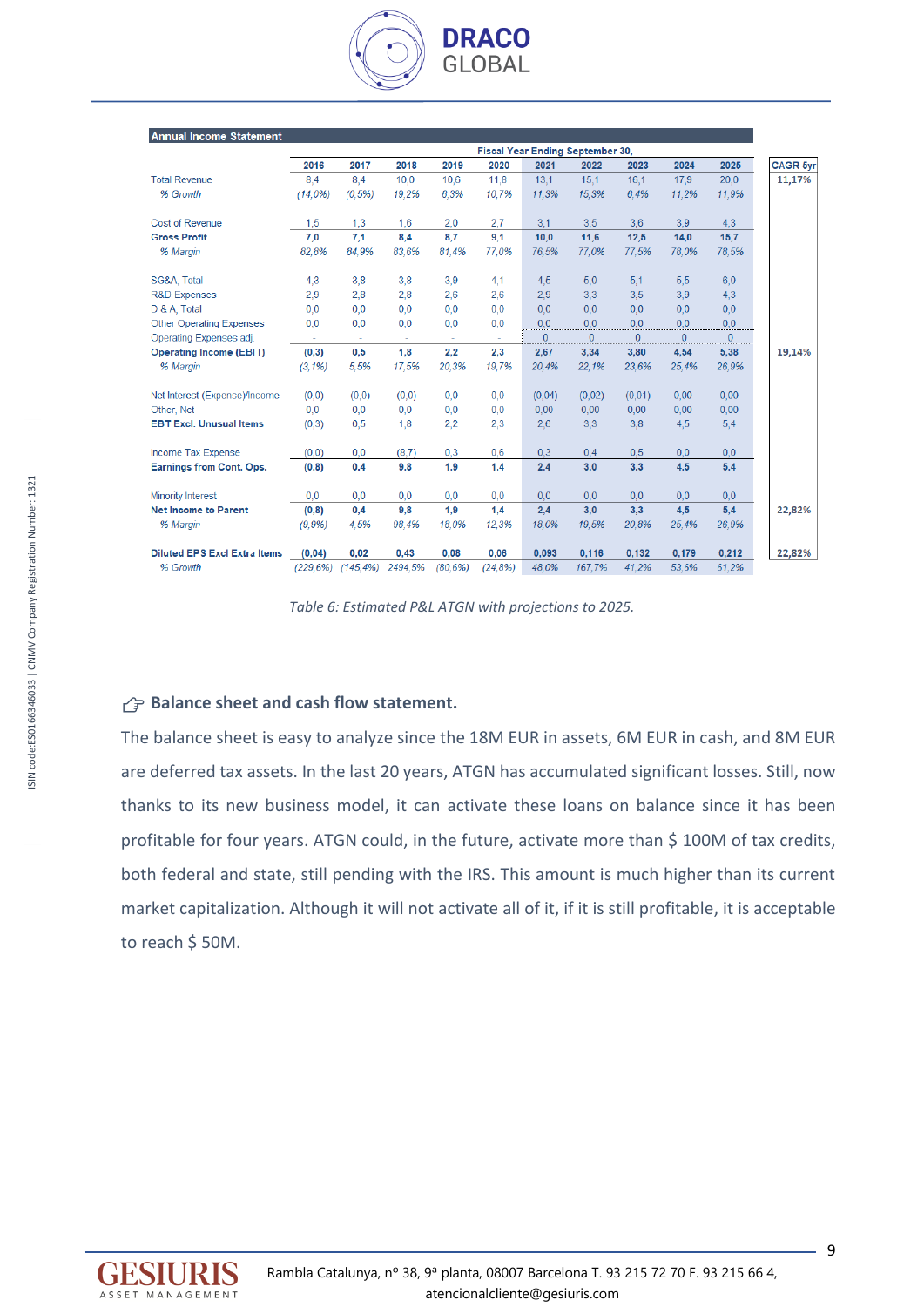### **Annual Balance sheet**

|                                          | Fiscal Year Ending September 30, |      |      |      |      |      |      |      |      |      |
|------------------------------------------|----------------------------------|------|------|------|------|------|------|------|------|------|
|                                          | 2016                             | 2017 | 2018 | 2019 | 2020 | 2021 | 2022 | 2023 | 2024 | 2025 |
| Cash                                     | 4,5                              | 2,9  | 2,3  | 4,4  | 6,7  | 6,7  | 6,7  | 8,1  | 10,5 | 13,5 |
| <b>Short-Term Investments</b>            | 0,0                              | 0,0  | 0,0  | 0,0  | 0.0  | 0,0  | 0,0  | 0,0  | 0,0  | 0,0  |
| <b>Trading Asset Securities</b>          | 0.0                              | 0,0  | 0,0  | 0,0  | 0,0  | 0.0  | 0,0  | 0,0  | 0,0  | 0,0  |
| <b>Total Receivables</b>                 | 0,3                              | 0,3  | 0,5  | 0,4  | 0.4  | 0.4  | 0,5  | 0,5  | 0,6  | 0.7  |
| Inventory                                | 0,0                              | 0,0  | 0,0  | 0,0  | 0,0  | 0.0  | 0,0  | 0,0  | 0,0  | 0,0  |
| <b>Prepaid Expenses</b>                  | 0.1                              | 0,1  | 1,1  | 0,3  | 0.2  | 0.2  | 0,2  | 0,2  | 0,2  | 0,3  |
| <b>Other Current Assets</b>              | 0,0                              | 1,0  | 1,4  | 0,0  | 0,0  | 0,0  | 0,0  | 0,0  | 0,0  | 0,0  |
| <b>Total Current Assets</b>              | 4,9                              | 4,3  | 5,2  | 5,0  | 7,2  | 7,3  | 7,4  | 8,8  | 11,3 | 14,5 |
| Net PP&E                                 | 0.1                              | 0,0  | 0.1  | 0,1  | 0,9  | 0,8  | 1,0  | 1,2  | 1,4  | 1,6  |
| Long-Term Investments                    | 0,0                              | 0,0  | 0,0  | 0,0  | 0.0  | 0,0  | 0.0  | 0,0  | 0,0  | 0,0  |
| Goodwill                                 | 0,0                              | 0,0  | 0,0  | 0,0  | 0.0  | 0,0  | 0,0  | 0,0  | 0,0  | 0,0  |
| Other Intangibles                        | 0.0                              | 0,0  | 0,3  | 1,5  | 2,4  | 2.2  | 2,0  | 1,8  | 1,5  | 1,3  |
| <b>Other Assets</b>                      | 0,0                              | 0.0  | 8,7  | 8,5  | 7.9  | 8.8  | 10.2 | 10,8 | 12,1 | 13,5 |
| <b>Total Assets</b>                      | 5,1                              | 4,4  | 14,4 | 15,1 | 18,5 | 19,1 | 20,6 | 22,6 | 26,3 | 30,9 |
| <b>Accounts Payable</b>                  | 0.1                              | 0,0  | 0,1  | 0,1  | 0.1  | 0.1  | 0,1  | 0,1  | 0,1  | 0,1  |
| <b>Accrued Expenses</b>                  | 1,3                              | 0,5  | 1,1  | 0,7  | 1,0  | 1,1  | 1,2  | 1,3  | 1,5  | 1,6  |
| <b>Other Current Liabilities</b>         | 1,5                              | 1,3  | 1,0  | 0,9  | 0.8  | 0.9  | 1.1  | 1,1  | 1,3  | 1,4  |
| <b>Total Current Liabilities (excl.</b>  | 2,8                              | 1,9  | 2,2  | 1,7  | 1,9  | 2,1  | 2,4  | 2,6  | 2,9  | 3,2  |
| <b>Total Debt (excl. Working Capital</b> | 0.0                              | 0,0  | 0,0  | 0,0  | 1,7  | 1.0  | 0,3  | 0,0  | 0,0  | 0,0  |
| <b>Working Capital Revolver</b>          | 1,0                              | 0,9  | 0,7  | 0,0  | 0,0  | 0.0  | 0,0  | 0,0  | 0,0  | 0,0  |
| <b>Other Liabilities</b>                 | 0.3                              | 0.3  | 0,2  | 0.3  | 0,2  | 0.2  | 0.3  | 0.3  | 0,3  | 0,3  |
| <b>Total Liabilities</b>                 | 4.1                              | 3,0  | 3,1  | 2,0  | 3,8  | 3,3  | 3,0  | 2,9  | 3,2  | 3,6  |
| <b>Common Stock</b>                      | 0.9                              | 1,3  | 11,2 | 13,2 | 14,7 | 15,8 | 17,6 | 19,8 | 23,1 | 27,3 |
| <b>Minority Interest</b>                 | 0,0                              | 0,0  | 0,0  | 0,0  | 0,0  | 0.0  | 0,0  | 0,0  | 0,0  | 0,0  |
| <b>Total Equity</b>                      | 0,9                              | 1,3  | 11,2 | 13,2 | 14,7 | 15,8 | 17,6 | 19,8 | 23,1 | 27,3 |
| <b>Total Liabilities &amp; Equity</b>    | 5.1                              | 4,4  | 14.4 | 15,1 | 18,5 | 19.1 | 20,6 | 22,6 | 26,3 | 30,9 |

**DRACO**<br>GLOBAL

#### *Table 7: Estimate of Balance Sheet for ATGN.*

| <b>Annual Cash Flow Statement</b>     |                                  |        |        |       |       |       |       |       |       | $\mathbf{0}$ |  |
|---------------------------------------|----------------------------------|--------|--------|-------|-------|-------|-------|-------|-------|--------------|--|
|                                       | Fiscal Year Ending September 30, |        |        |       |       |       |       |       |       |              |  |
|                                       | 2016                             | 2017   | 2018   | 2019  | 2020  | 2021  | 2022  | 2023  | 2024  | 2025         |  |
| Net Income                            | (0, 8)                           | 0.4    | 9,8    | 1,9   | 1.4   | 2,4   | 3,0   | 3,3   | 4,5   | 5,4          |  |
| D&A                                   | 0.1                              | 0.1    | 0.0    | 0.0   | 0.0   | 0,0   | 0,0   | 0.0   | 0.1   | 0.1          |  |
| Amortization of Goodwill & Intangi    | 0.0                              | 0.0    | 0.0    | 0.0   | 0.2   | 0.2   | 0,2   | 0,2   | 0.3   | 0,3          |  |
| Other Non-Cash Items, Total           | 0,3                              | 0,0    | (8,7)  | 0,4   | 0,9   | (0,9) | (1,3) | (0,6) | (1,2) | (1,4)        |  |
| Change in Net Operating Assets        | 0,8                              | (0,9)  | (1,5)  | 1,0   | 0,3   | 0,2   | 0,2   | 0,1   | 0,2   | 0,2          |  |
| <b>Cash Flow from Operations</b>      | 0,3                              | (0,5)  | (0,3)  | 3,4   | 2,8   | 1,9   | 2,1   | 3,1   | 3,9   | 4,6          |  |
| Capital Expenditure                   | (0,1)                            | 0,0    | (0,1)  | (0,1) | 0.0   | (0,1) | (0,1) | (0,1) | (0,1) | (0,1)        |  |
| Sale of PP&E                          | 0.0                              | 0.0    | 0.0    | 0,0   | 0.0   | 0,0   | 0.0   | 0.0   | 0,0   | 0.0          |  |
| <b>Cash Acquisitions</b>              | 0.0                              | 0,0    | 0.0    | 0,0   | 0.0   | 0.0   | 0.0   | 0,0   | 0,0   | 0,0          |  |
| <b>Divestitures</b>                   | 0.0                              | 0.0    | 0.0    | 0,0   | 0.0   | 0,0   | 0.0   | 0,0   | 0,0   | 0,0          |  |
| Invest. in Marketable & Equity Sec    | 0.0                              | 0,0    | 0,0    | 0,0   | 0,0   | 0,0   | 0,0   | 0,0   | 0,0   | 0,0          |  |
| <b>Other Investing Activities</b>     | (0,0)                            | 0,0    | (0,3)  | (1,4) | (1,3) | 0,0   | 0,0   | 0,0   | 0,0   | 0,0          |  |
| <b>Cash Flow from Investing</b>       | (0,1)                            | 0,0    | (0, 4) | (1,4) | (1,3) | (0,1) | (0,1) | (0,1) | (0,1) | (0,1)        |  |
| <b>Total Cash Dividends Paid</b>      | 0.0                              | 0.0    | 0.0    | 0.0   | 0.0   | 0,0   | 0.0   | 0.0   | 0,0   | 0.0          |  |
| Issue/(Retire) of Debt                | (0,3)                            | (0,2)  | (0,2)  | (0,7) | 0,8   | 0.0   | 0.0   | 0.0   | 0,0   | 0,0          |  |
| Bank Revolver (Paydown)/Draw          |                                  |        |        |       |       | 0,0   | 0.0   | 0,0   | 0,0   | 0,0          |  |
| LT Debt (Paydown)                     |                                  |        |        |       |       | (1,7) | 0.0   | 0,0   | 0,0   | 0,0          |  |
| Issue/(Retire) of Common Equity       | 0,0                              | 0,0    | 0,0    | 0,0   | 0,0   | 0,0   | 0,0   | 0,0   | 0,0   | 0,0          |  |
| Issue/(Retire) of Pref Equity         | 0,0                              | 0.0    | 0,0    | 0,0   | 0,0   | 0.0   | 0,0   | 0.0   | 0,0   | 0,0          |  |
| <b>Other Financing Activities</b>     | 0,0                              | 0.0    | 0.0    | 0,0   | 0.0   | 0,0   | 0.0   | 0.0   | 0.0   | 0,0          |  |
| <b>Cash Flow from Financing Activ</b> | (0,3)                            | (0,2)  | (0,1)  | (0,7) | 0,8   | (1,7) | 0,0   | 0,0   | 0,0   | 0,0          |  |
| <b>Adjusted Free Cash Flow</b>        | 0,0                              | $-0,5$ | $-0.4$ | 3,3   | 2,8   | 1,9   | 2,1   | 3,0   | 3,8   | 4,5          |  |



 $-10$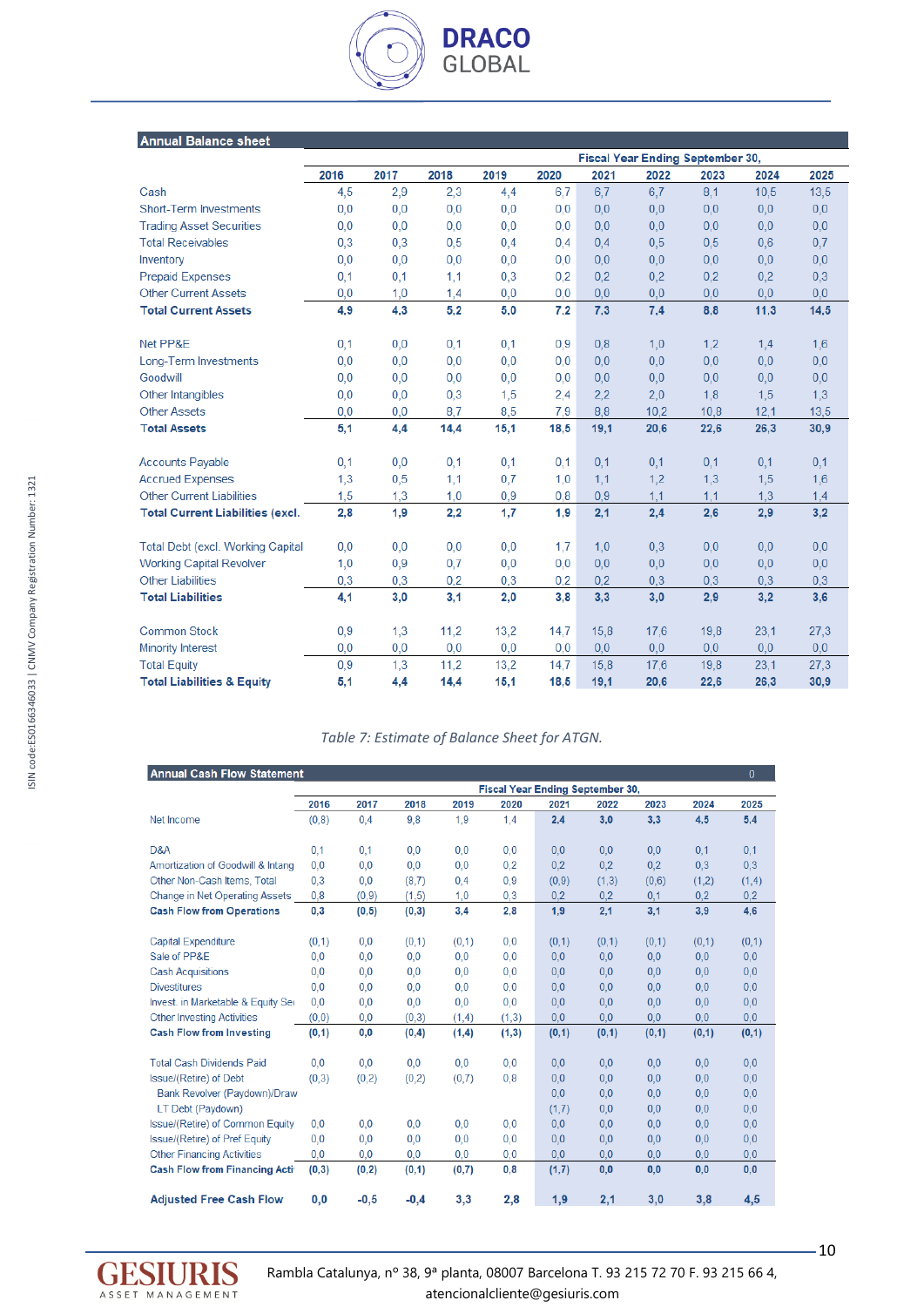

#### *Table 8: Estimated Cash Flow ATGN.*

## **Fundamental valuation.**

To our projection of the income statement and cash flow, we apply a multiple of 25x and a sales multiple of 5x. We use 25 times P/E for growth companies, with great reinvestment opportunities to allow organic sales growth of at least + 10%. For revenue, we use a five times multiple that is the average of comparable companies such as Ring Central (RNG), Five9 (FIVN), or 8x8 (EGHT).

**We compute an intrinsic value of \$ 3.52 per share. The current \$ 2.40 represents a potential upside of + 47% or + 84% compared to our average purchase price (\$ 1.92)**.